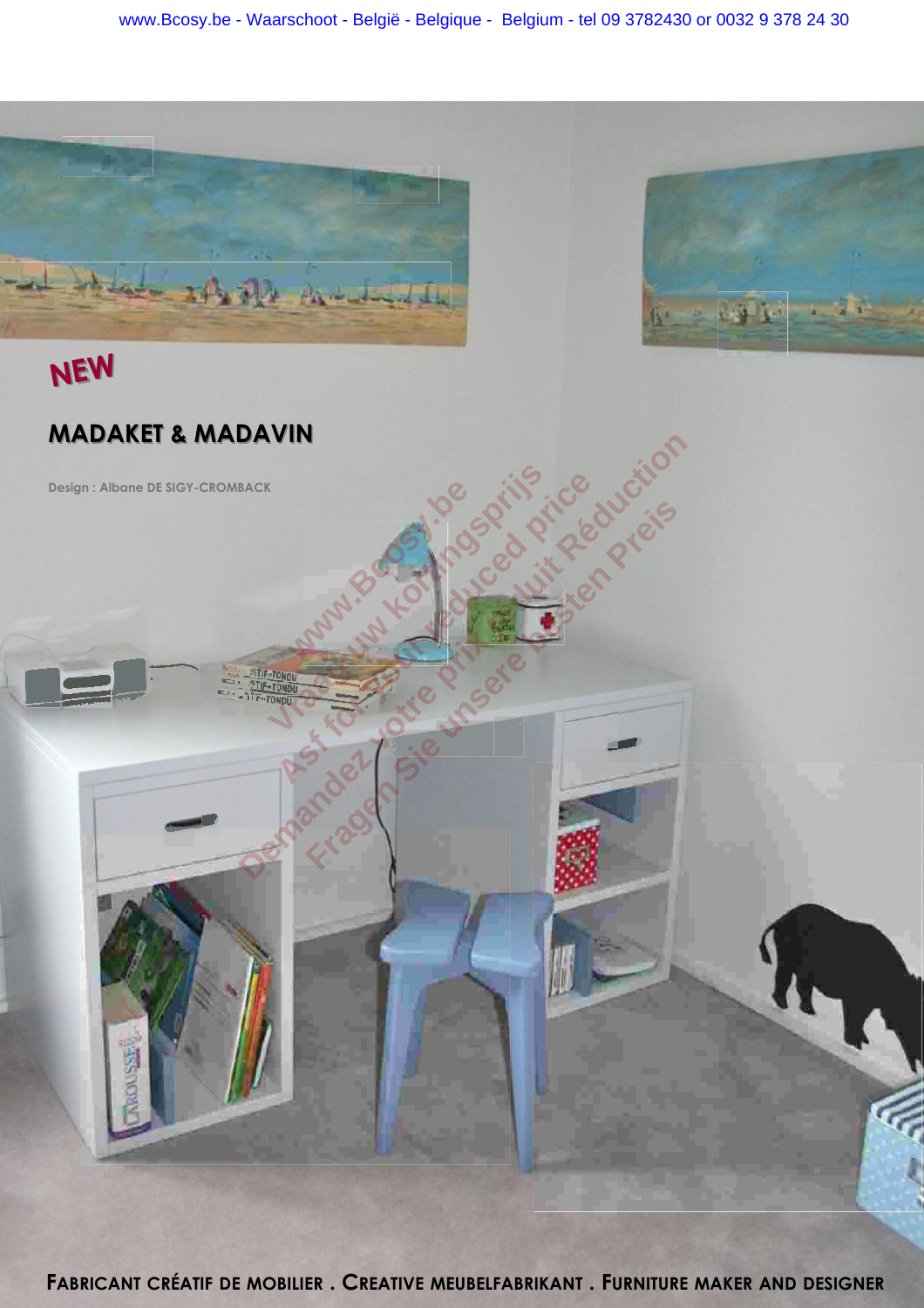MADAVIN [www.Bcosy.be - Waarschoot - België - Belgique - Belgium - tel 09 3782430 or 0032 9 378 24 30](https://www.bcosy.be/)

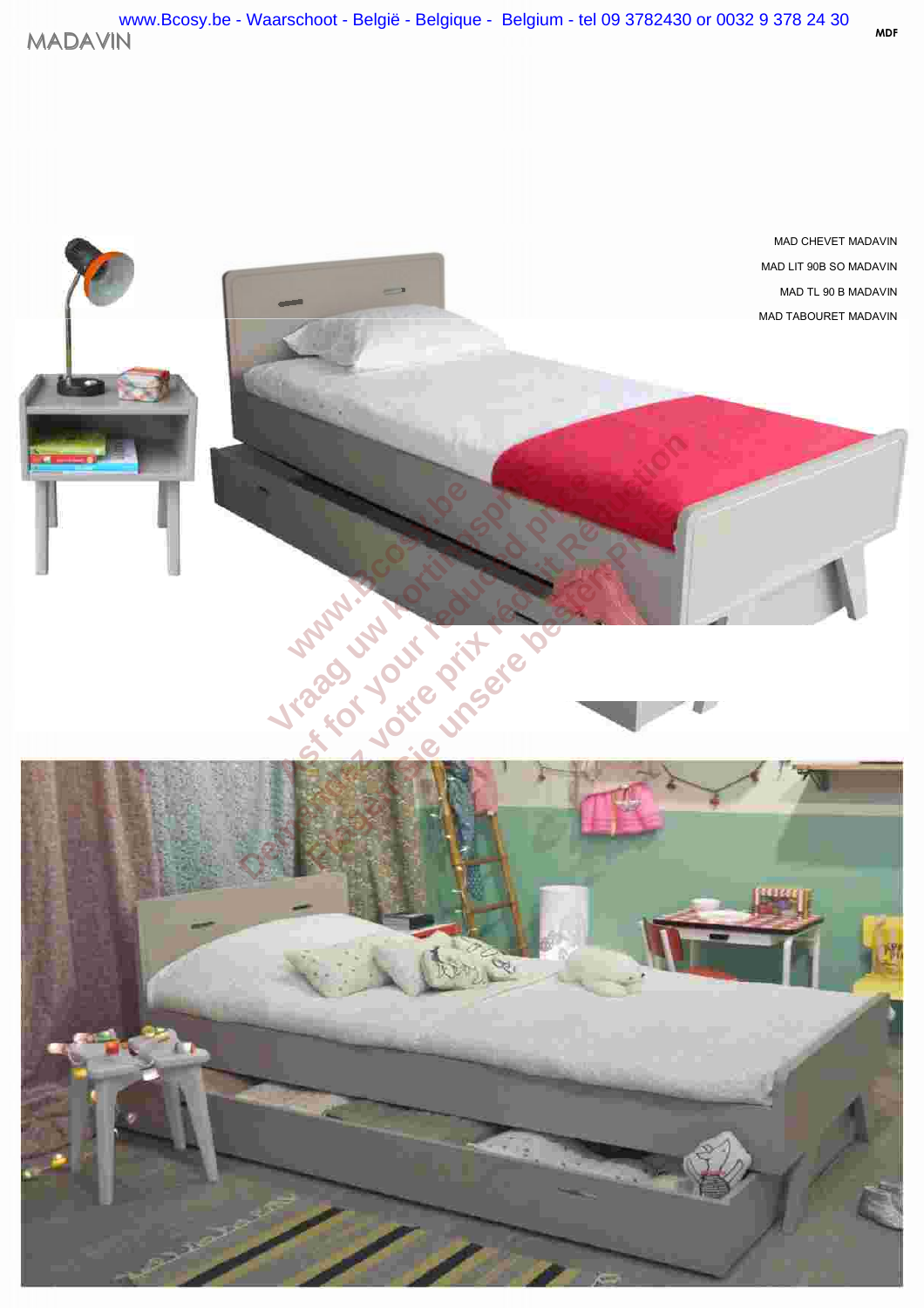[www.Bcosy.be - Waarschoot - België - Belgique - Belgium - tel 09 3782430 or 0032 9 378 24 30](https://www.bcosy.be/)

,

MAD BUREAU MADAVIN MAD TABOURET MADAVIN

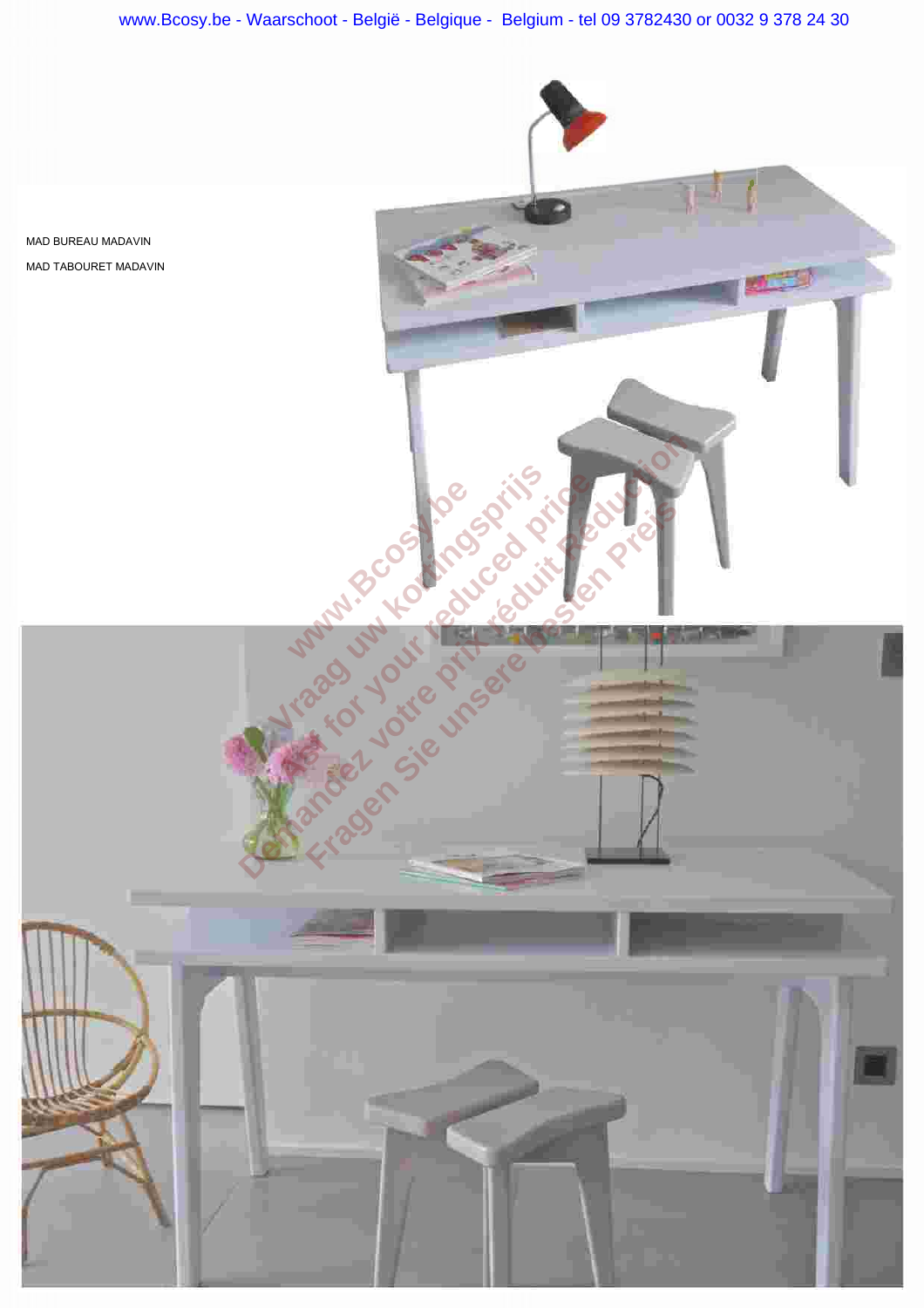www.Bcosy.be - Waarschoot - België - Belgique - Belgium - tel 09 3782430 or 0032 9 378 24 30 **MADAKET** 

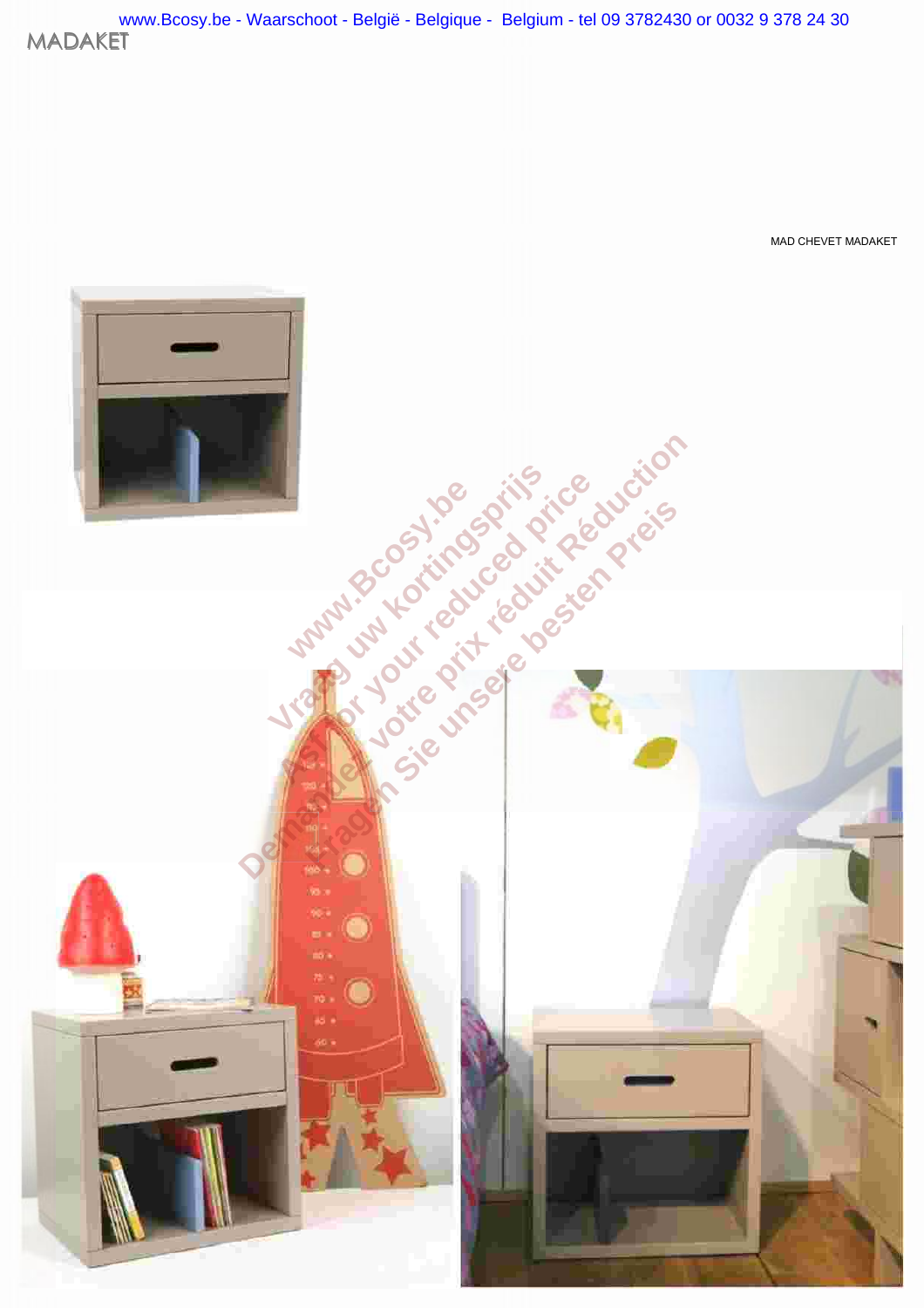www.Bcosy.be - Waarschoot - België - Belgique - Belgium - tel 09 3782430 or 0032 9 378 24 30



MAD COFFRE MADAKET

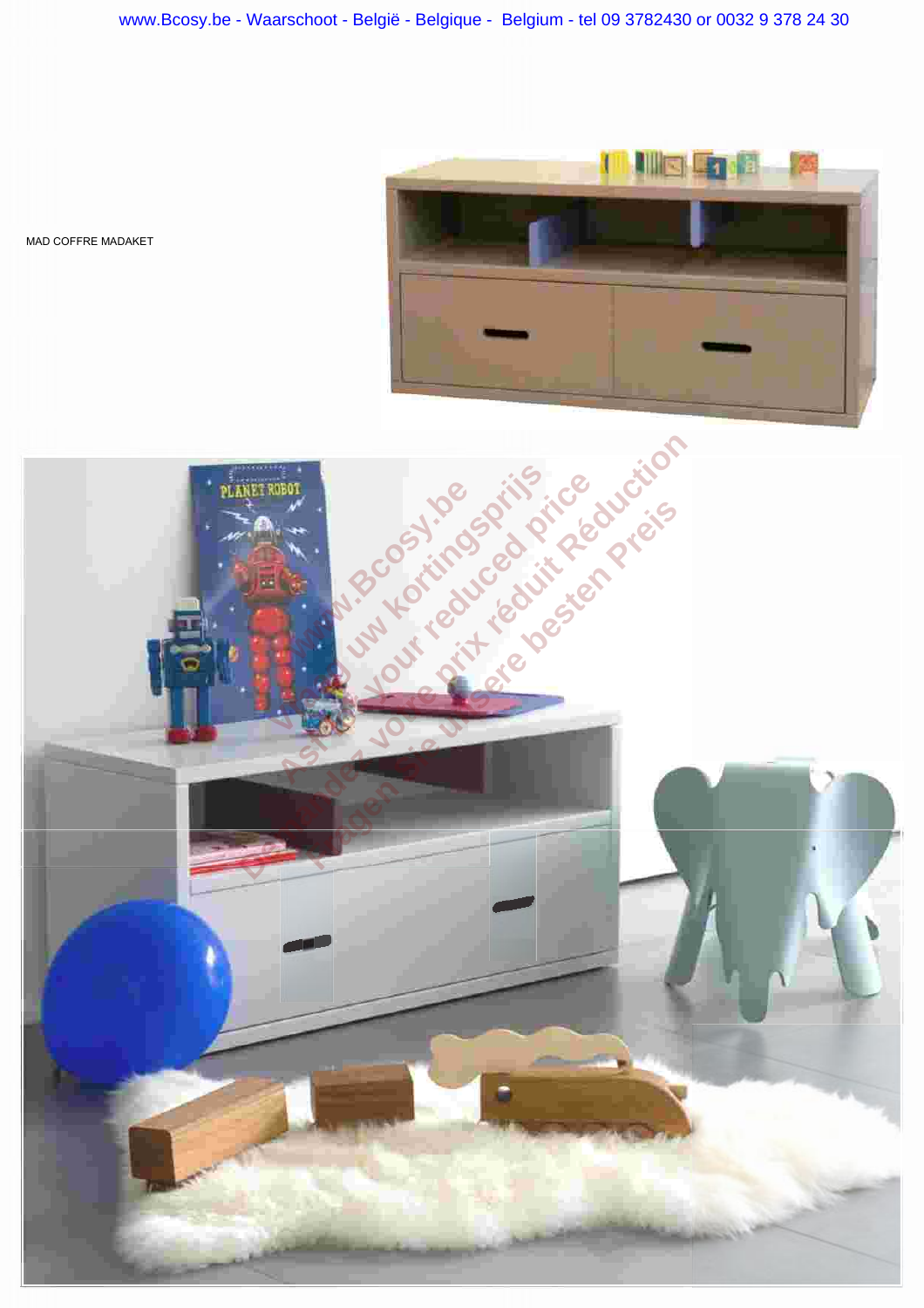



MAD BUREAU MADAKET MAD TABOURET MADAVIN